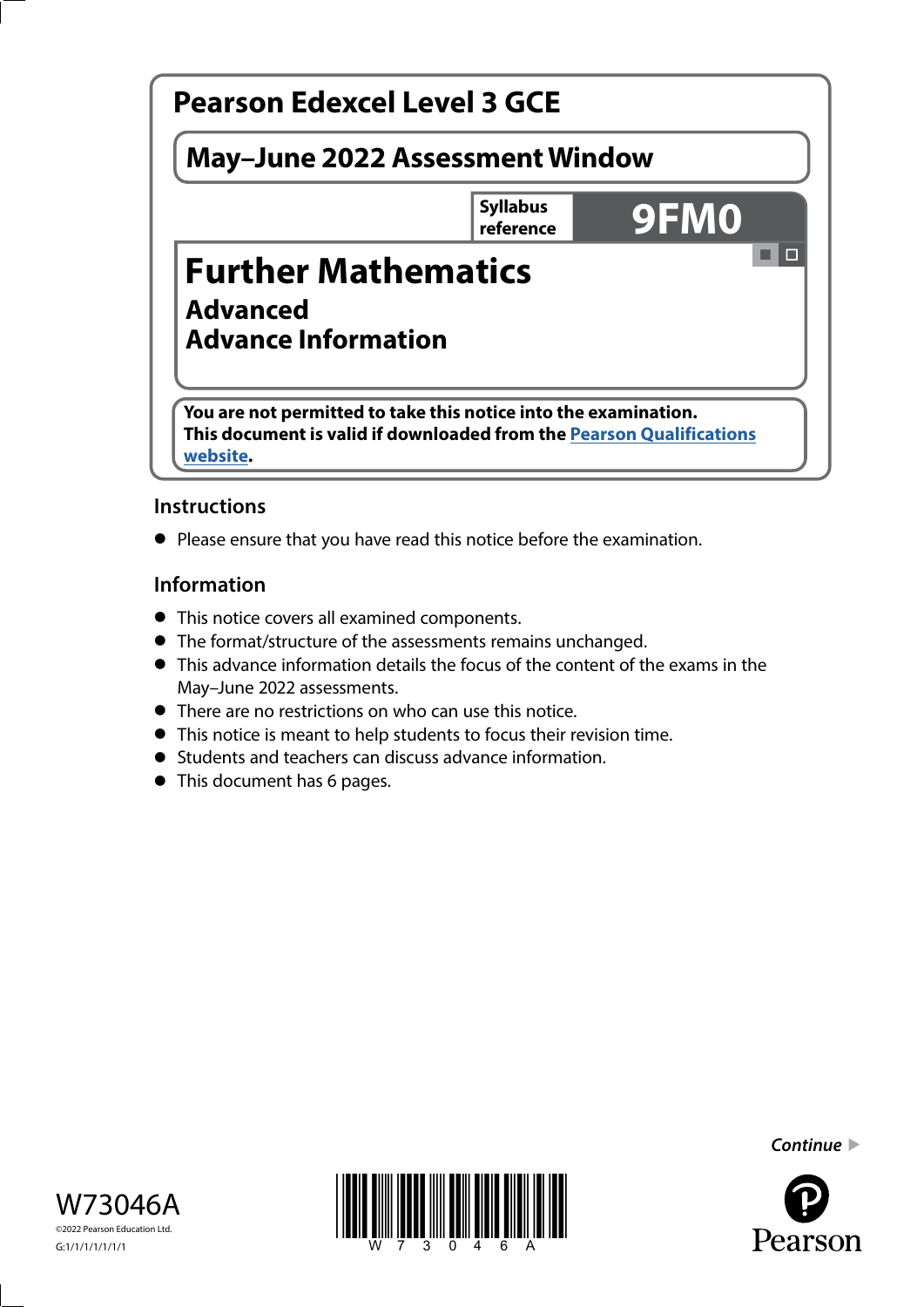## **General advice**

- In addition to covering the content outlined in the advance information, students and teachers should consider how to:
	- manage their revision of parts of the specification which may be assessed in areas not covered by the advance information
	- manage their revision of other parts of the specification which may provide knowledge that helps with understanding the areas being tested in 2022.
- For specifications with synoptic assessments, topics not explicitly given in the advance information may appear, e.g. where students are asked to bring together knowledge, skills and understanding from across the specification.
- For specifications with optional papers, students should only refer to the advance information for their intended option.
- For specifications with NEA, advance information does not cover any NEA components.

A link to the Joint Council for Qualifications guidance document on advance information can be found on the Joint Council for Qualifications website or [here.](https://www.jcq.org.uk/wp-content/uploads/2021/10/Advance-Information-for-General-Qualifications-2021-22.pdf)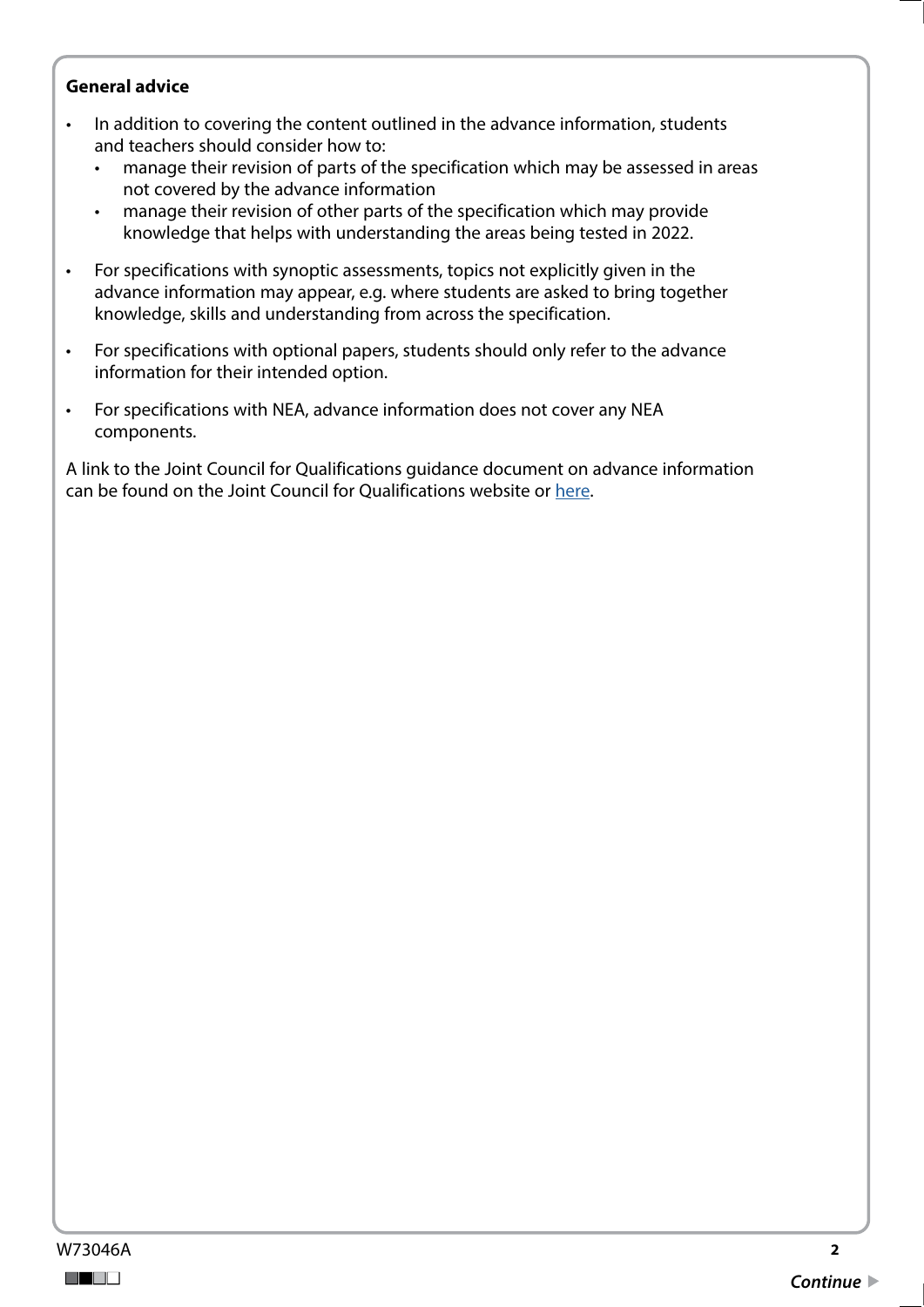## **Advance Information**

## **Subject specific section**

- For each paper, the lists below show the major focus of the content of the exams.
- Questions will be drawn from one or more of these areas of the specification content.
- The aim should still be to cover all specification content in teaching and learning.
- The information is presented in approximate specification order and not in question order.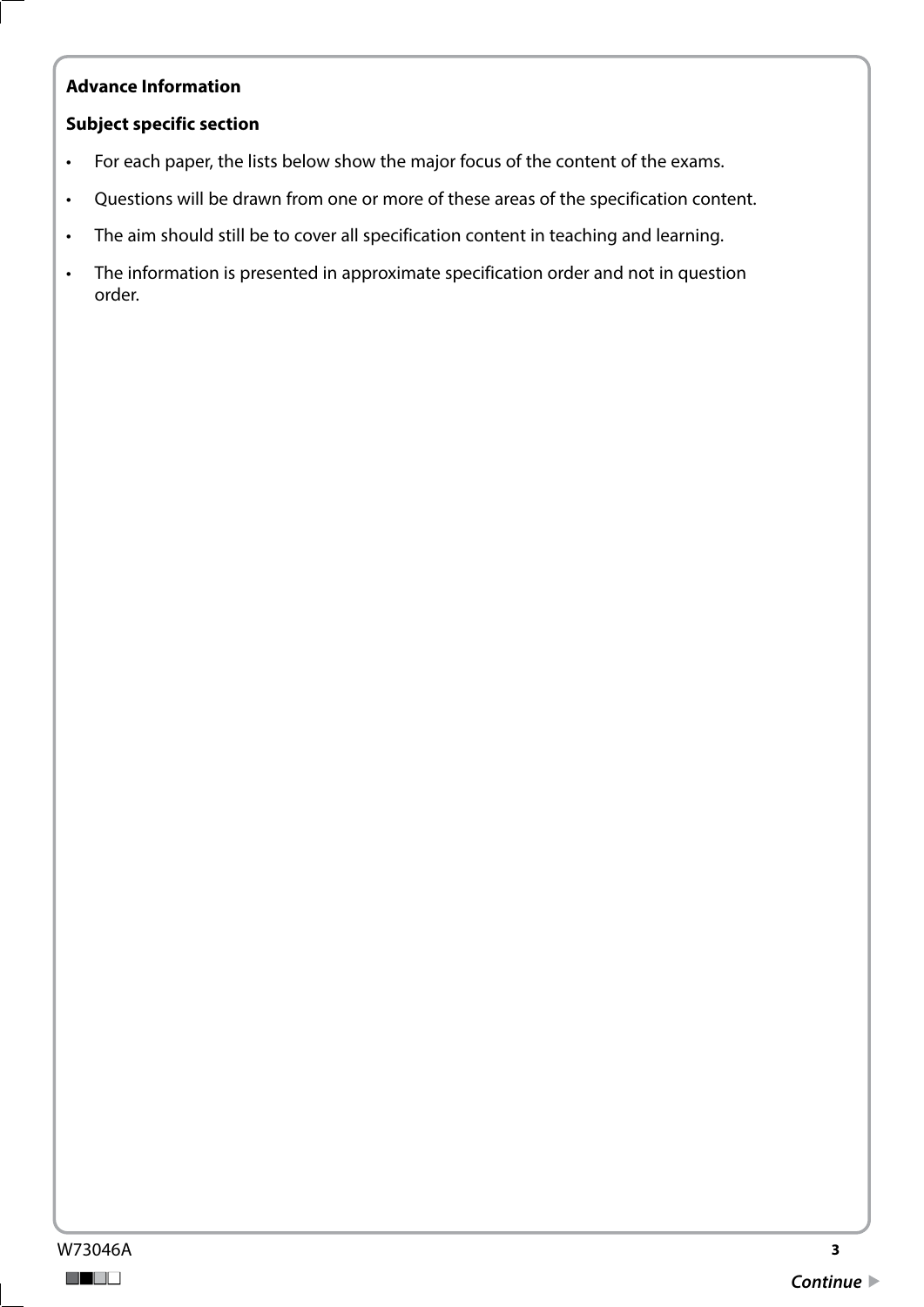## **Paper 9FM0/01 Further Mathematics Core Pure 1**

- Complex numbers: Multiplication and division, conjugates
- Complex numbers: Roots of polynomial equations, Argand diagram
- De Moivre's theorem; Volumes of revolution
- Matrices: Inverse of a  $3 \times 3$  matrix, singular and non-singular
- Method of differences for summation of finite series
- Improper integrals; Hyperbolic functions
- Integration; Partial fractions
- Inverse hyperbolic functions
- Solution of first order differential equations
- Solution of second order non-homogenous differential equations

### **Paper 9FM0/02 Further Mathematics Core Pure 2**

- Proof by induction; Use matrices to represent linear transformations in 2-D
- Complex numbers: Multiplication and division
- Complex numbers; Addition and subtraction; simple loci in the Argand diagram
- Matrices: Solution of three simultaneous equations
- The relationship between roots and coefficients of polynomial equations
- Differentiate inverse trigonometric functions
- Vectors; Equation of a straight line, scalar product, perpendicular distance from a point to a plane
- Polar coordinates: Area enclosed by a curve, tangents
- Differentiation of hyperbolic functions; Maclaurin series

#### **Paper 9FM0/3A Further Pure Mathematics 1**

- *t*-formulae
- Taylor series, limits, L'Hospital's Rule
- Differential equations reducible by means of a given substitution
- Coordinate systems: Ellipse and hyperbola
- Coordinate systems: Rectangular hyperbola
- Vector product
- Vector equations of planes
- Numerical solution of first order differential equations
- Algebraic inequalities and inequations including the modulus sign

#### **Paper 9FM0/3B Further Statistics 1**

- Discrete probability distributions (mean and variance)
- Geometric and negative binomial distributions
- Hypothesis tests; Poisson approximation
- Central Limit Theorem
- Chi squared test (goodness of fit, binomial)
- Probability generating functions
- Type I and Type II errors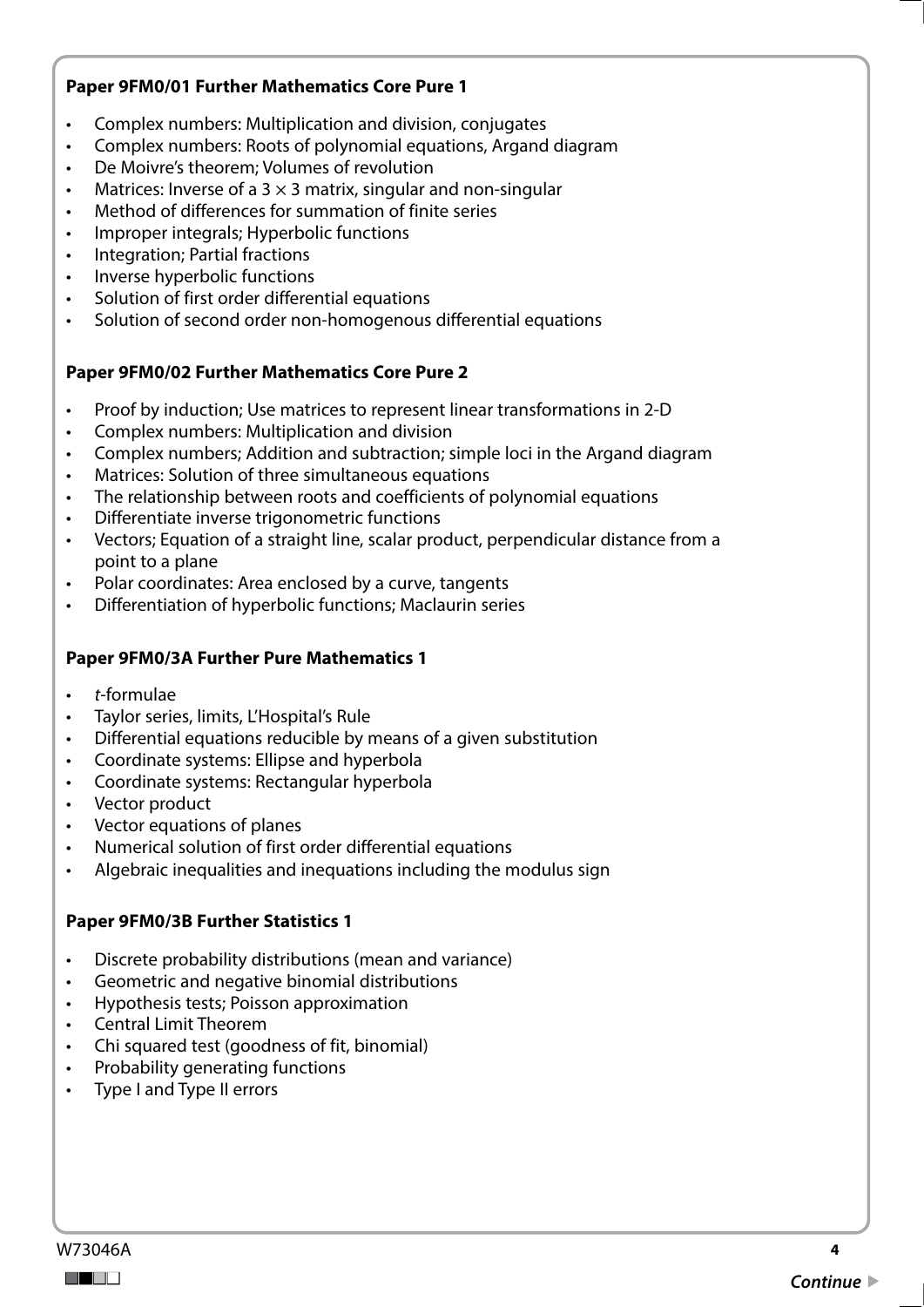## **Paper 9FM0/3C Further Mechanics 1**

- Impulse-momentum in 1-D
- Impulse-momentum in 2-D
- Power
- Work-energy
- Hooke's law, work energy
- Successive direct impacts
- Oblique impact of two spheres
- Successive oblique impacts

### **Paper 9FM0/3D Decision Mathematics 1**

- Bin packing
- Sorts: Flow charts
- Dijkstra's algorithm; Shortest inspection route around a network.
- Floyd's algorithm; Nearest neighbour algorithm
- Critical Path Analysis including Gantt charts and resource histograms
- Formulating and using Simplex to solve a linear programme
- Big-M method

### **Paper 9FM0/4A Further Pure Mathematics 2**

- **Groups**
- Reduction formulae
- The area of a surface of revolution
- Cayley-Hamilton theorem
- Further loci and regions in the Argand diagram (circle)
- Further loci and regions in the Argand diagram (arc of a circle)
- The Euclidian algorithm; Solution of congruence equations; Bezout's identity
- Permutations and combinations; Divisibility tests; Modular arithmetic
- The solution of second order recurrence relations to obtain a closed form
- First order recurrence relations, proof by induction of closed forms

## **Paper 9FM0/4B Further Statistics 2**

- Least squares linear regression; Residuals; correlation coefficient
- Continuous probability distributions (median and mode); Cumulative distribution function
- The continuous uniform (rectangular) distribution (extension to E(g(*X*)))
- Distribution of linear combinations of independent normal random variables
- Unbiased estimators and quality of estimators
- Hypothesis test for two means (variances known); Confidence intervals
- Hypothesis test for difference between two means
- Hypothesis test for equal variances; confidence interval for variance